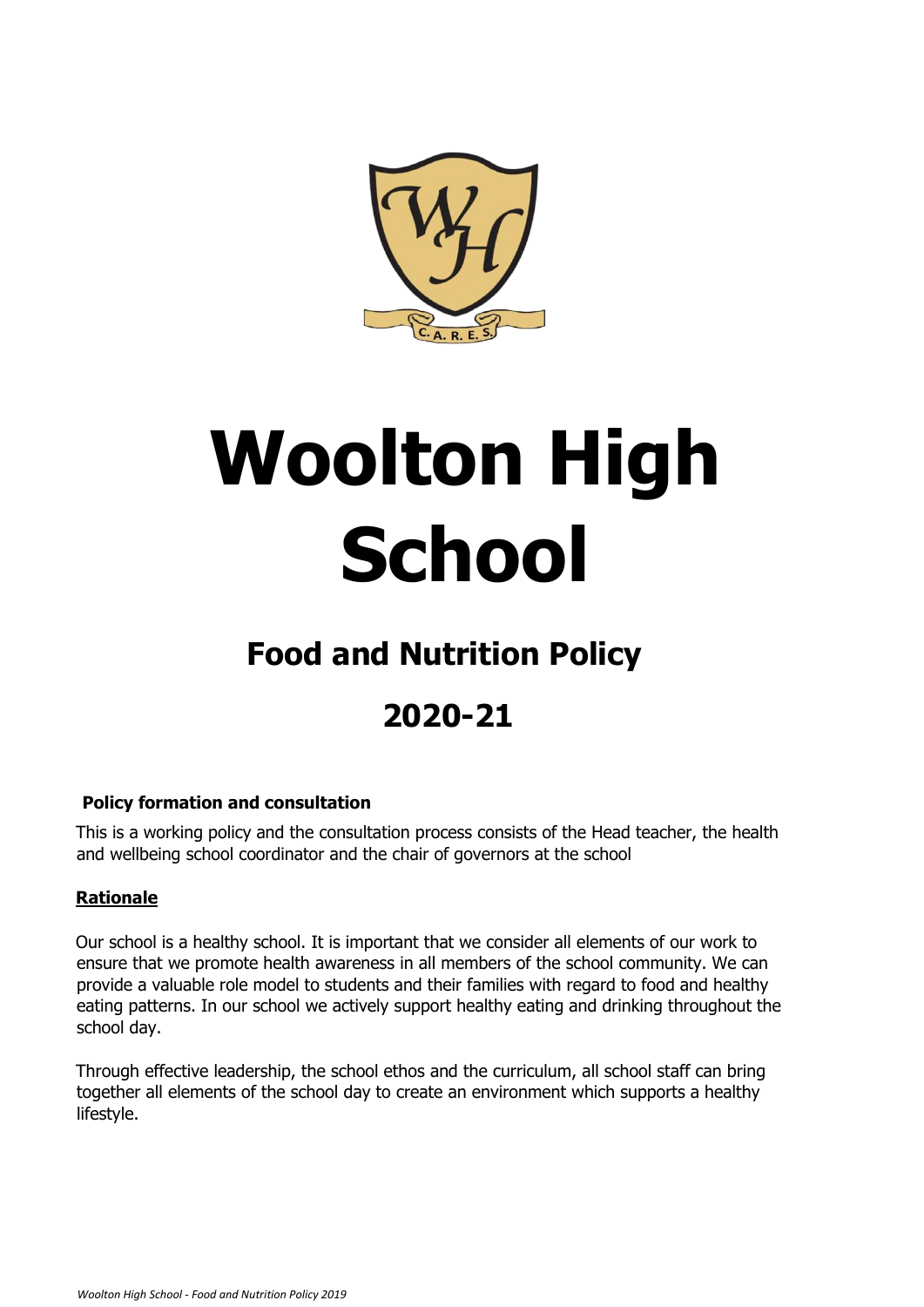#### **Why a healthy eating policy is needed?**

A healthy diet is one of the best ways of maintaining young people's health, both now and in the future. Recent research has shown that diets of some young people are not meeting government recommendations for optimum growth and development.

Immediate benefits from healthy eating include:

- Preventing dental decay, obesity and anaemia.
- Improving concentration and behaviour.
- Raising achievement.

Longer term health benefits include:

- Prevention of coronary disease
- Reduced risk of some cancers
- Prevention of osteoporosis (brittle bones)

The School recognises the important connection between a healthy diet and a pupil's ability to learn effectively and achieve high standards in school. The school also recognises the role the school can play, as part of the wider community, to promote family health.

The school aims to:

- Improve the health of students and staff, and their families by helping to influence their eating habits through increasing their knowledge and awareness of food issues, including what constitutes a healthy and environmentally sustainable diet, and hygienic food preparation and storage methods.
- Ensure students are well nourished at school and that every pupil has access to safe, tasty and nutritious food and a safe, easily available water supply during the school day.
- Present consistent, informed messages about healthy eating within school through all school practices.
- Improve the dental health of students through the inclusion of dental health education within the planned PSHE programme.
- Ensure that food provision in the school reflects the medical and ethical requirements of students and staff, for example medical allergenic, religious, ethnic and vegetarian needs.
- Ensure the provision and consumption of food is an enjoyable and safe experience.

#### **Objectives**

- To teach accurate factual information about food and nutrition through topics, as part of the curriculum.
- The School Kitchen will continuously provide healthy eating menus and food choices.
- Healthy Lifestyles are to be promoted daily through positive role models within the school community.
- To promote fresh fruit and milk to all students
- To promote the importance of drinking water and allow students access to water bottles in the classrooms.
- To promote a healthy balanced menu at lunchtime through school and packed lunches.
- Any specific medical/ cultural requirements concerning food and nutrition will be respected and treated individually.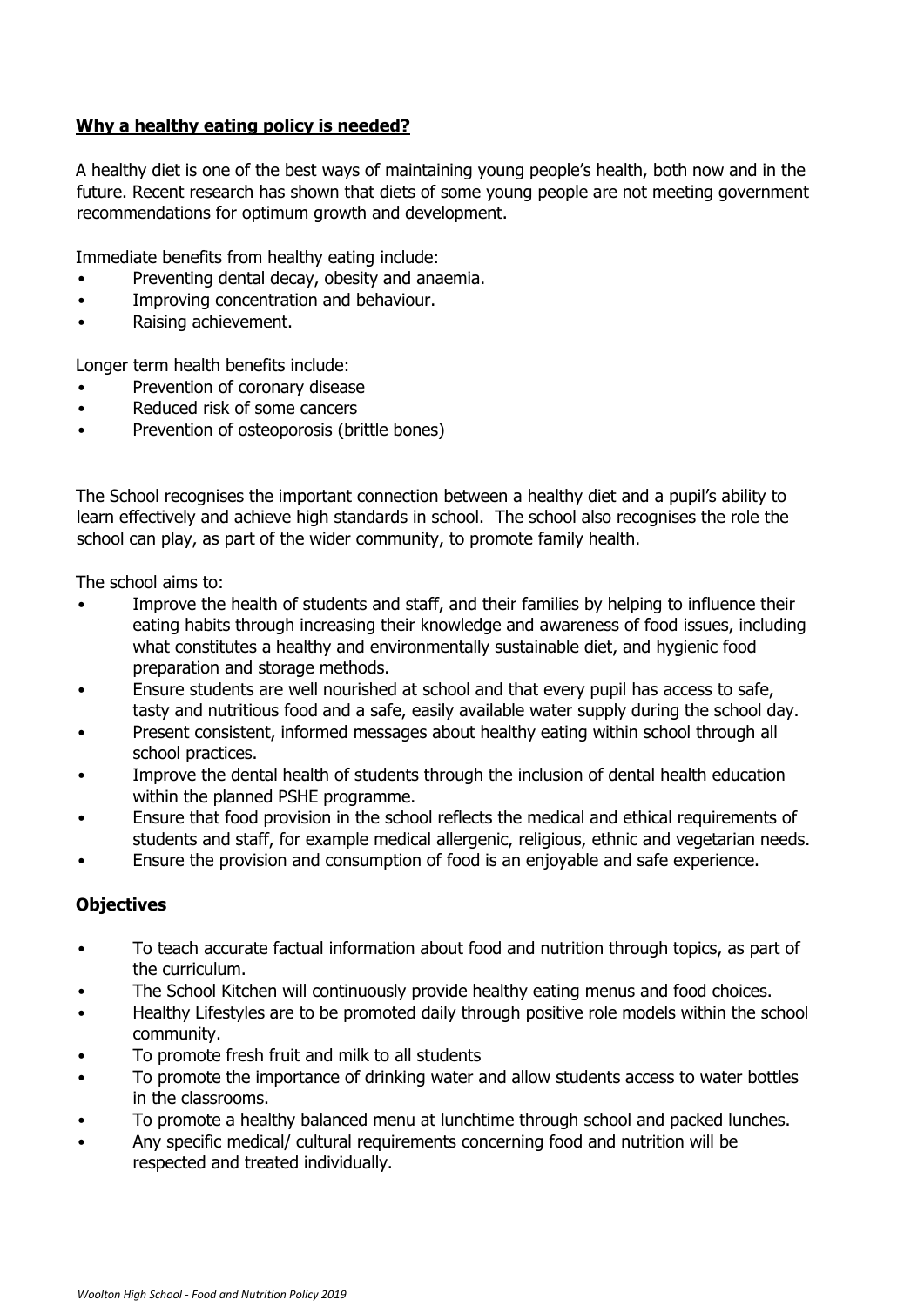#### **Food through the School Day**

The school governors and Head Teacher has overall responsibility for food within the school throughout the school day. However, all members of staff within Woolton High School work together to support each other and the students.

We have a lunch provision for the students, our catering team holds all the necessary food handler's hygiene certification required

#### **Drinks**

At break and dinner time students will be offered water or milk to drink

#### **School Meal Provision**

Woolton High School recognises the value a good school lunch can have on our students' development and our catering providers encourage the students to participate in the Student Council and Snag group meetings so their feedback is gauged and valued. We expect the food served at the school to adhere to the Governments School Food Standards and have impartial audits to monitor the menu and food service.

Our school meals are provided in house by our own team we are part of the Food for Thought partnership a not for profit social enterprise organisation. We really value our onsite catering team and offer a healthy, balanced meal. Menus are offered on a termly basis and a hot meal, vegetarian option, sandwiches and jacket potatoes are offered daily. There are also regular meals to celebrate special events.

Copies of the menu are on the school website.

Our regular catering hygiene inspections are undertaken by the local authority Environmental health inspectors and we have received the highest scorer of 5

Currently the cost of the meal is £1.80 per day (Date November 2019).

#### **Free school meals and funding**

Currently the government are providing a lunchtime meal free of charge to all Reception, Yr.1 and Yr. 2 students regardless of their social, economic background. However the school is entitled to additional funding (pupil premium) for all those students registered for a free school meal, this is an important element of the schools income and supports the education of the students. The way in which this money is spent can be viewed on the school website.

We encourage all those parents who think their child would be entitled to register for free school meals to sign up. Our administration staff are available to support all parents in this please come to school where this can be undertaken, alternatively you can log on to the link below and complete the form online:

[http://liverpool.gov.uk/schools-and-learning/grants-and-funding/free-school-meals/application](http://liverpool.gov.uk/schools-and-learning/grants-and-funding/free-school-meals/application-form)[form](http://liverpool.gov.uk/schools-and-learning/grants-and-funding/free-school-meals/application-form)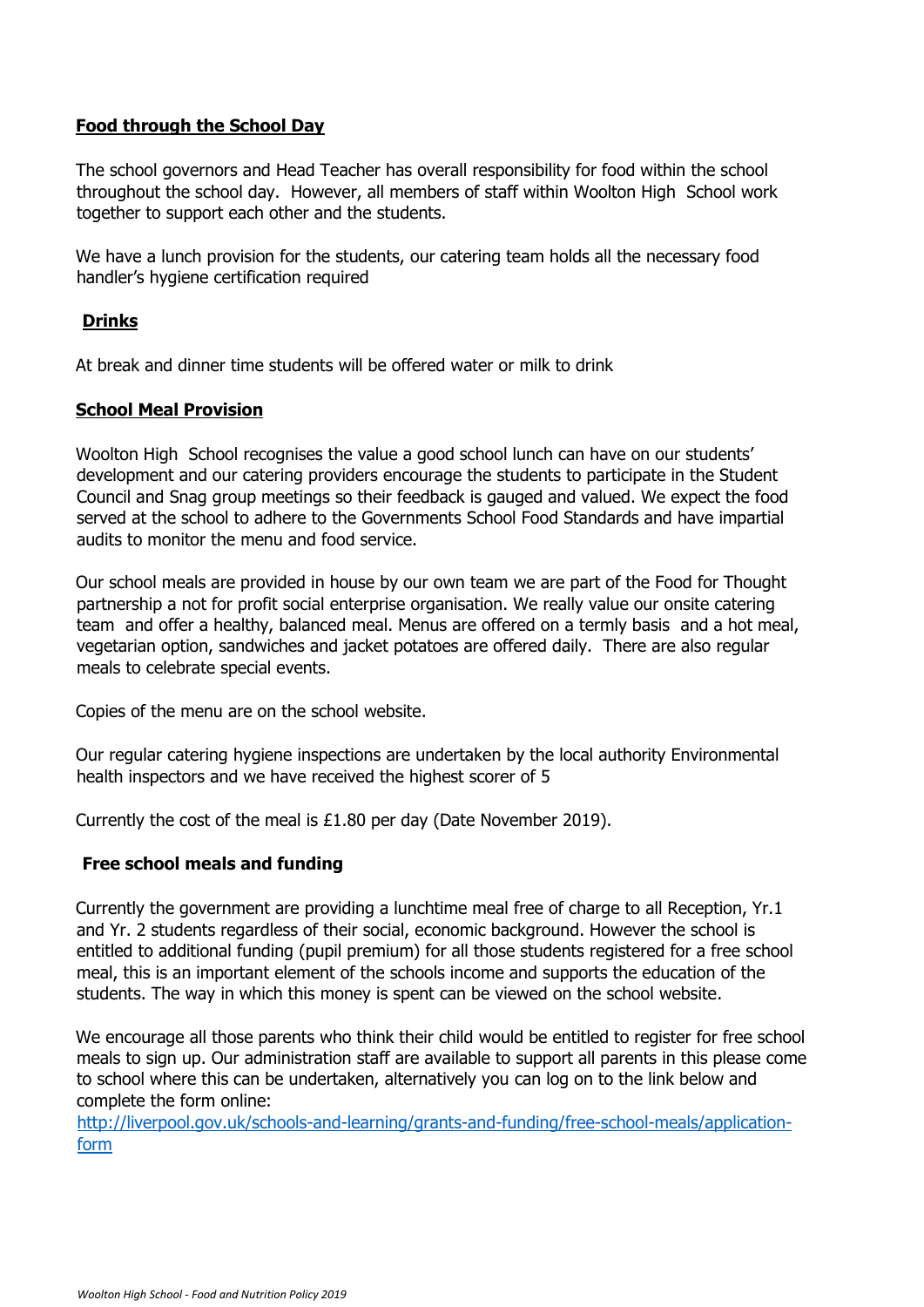#### **Packed Lunches**

There is space provided in the main dining room for students who prefer to bring food from home to consume their packed lunches, but we ask parents are mindful of the healthy eating model that students need to develop and support longer term health issues.

We would remind parents/guardians that during hot weather we do not have facilities to cold store packed lunches and recommend ice packs to keep bacterial growth in lunchboxes to a minimum Also from time to time we have students with allergies and would request you do not include any food items containing nuts i.e. peanut butter, Nutella, cereal bars. We would also ask parents/carers to keep high sugar and high salt items to a minimum i.e. crisps on a Friday

#### **Dining Room Environment**

All students all sit together alongside staff and our aim is to make sure that to eat their lunch and enjoy their time

We encourage our students to play an active part in improving the dining hall environment by taking their ideas to the student council /voice meetings and then involving the whole group in the decisions taken.

#### **Drinks and Water**

The school recognises that hydration plays an important part of development and we encourage students to drink plain water throughout the school day. A water fountain is located in the dining room and top up jugs are also available

#### **Special diets, allergies, diet related disorders**

Parents are asked to inform the school if a pupil suffers from any medical diagnosed allergy, intolerance or food related conditions, identifying the foods to which s/he reacts and the usual symptoms of the reaction.

Students with allergies are also identified to kitchen, staff and on the office noticeboards. All staff members are aware of the school's medical, and health and safety procedures. Our catering staff have been trained up to the Food Information Regulations 2014 – Allergen labelling and are on site to discuss any allergenic ingredients that may be in the dishes/recipes. Please make an appointment through school to meet our catering manager to discuss allergens or any other medically diagnosed conditions that affect food consumption.

We provide a vegetarian option for students who do not eat meat this is covered through the food standards and non-dairy protein items are included at least three times each week on the menu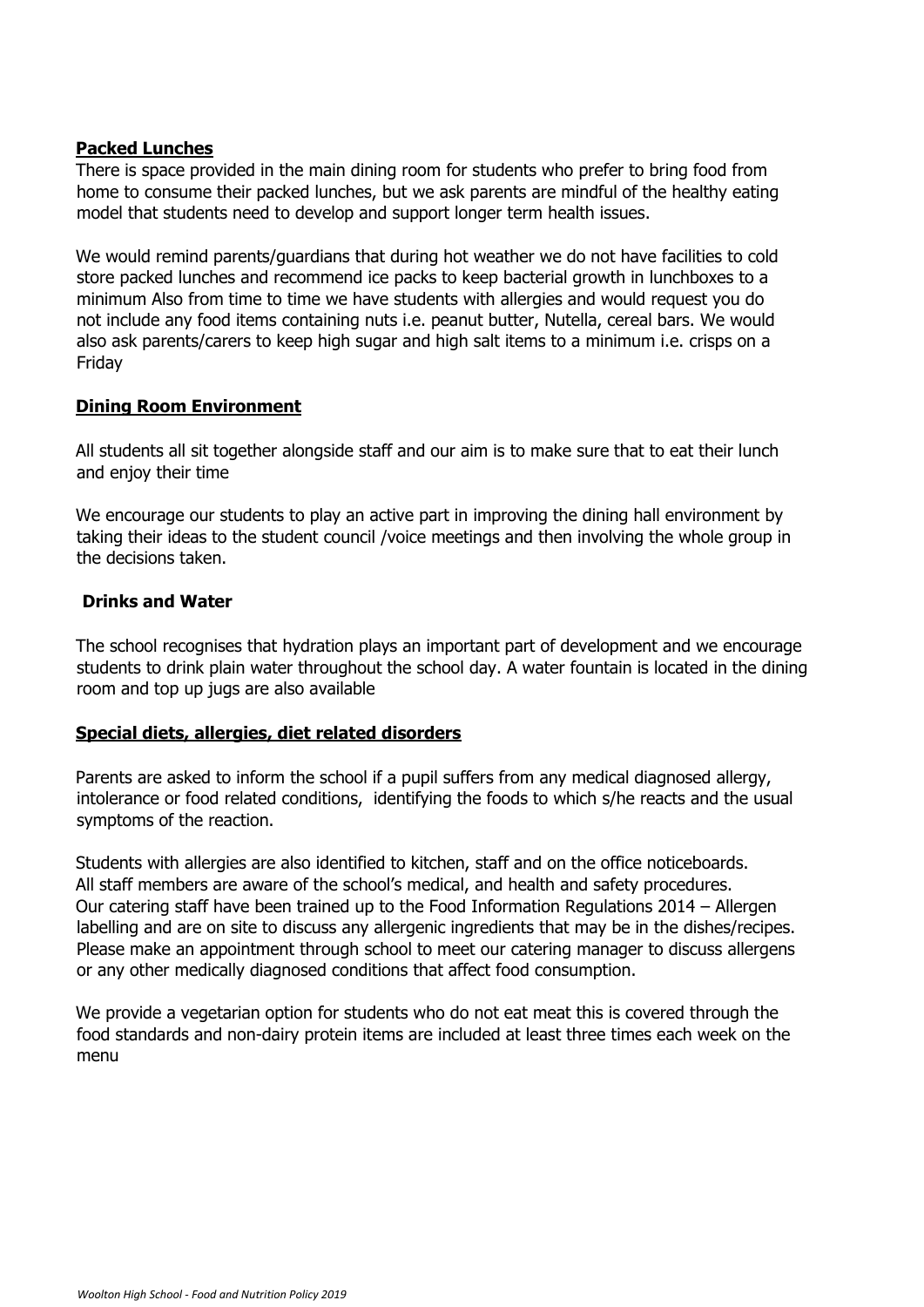Food Information Regulation Allergen Labelling – From 13th December 2014 Woolton High School provides food throughout the school day for our students/students' staff and visitors.

Our premises are regularly inspected by the Local Environmental Health Officer who uses the Food Hygiene Rating Scheme to rate the hygiene standards of our school.

Our catering manager is based in the school kitchen between 8.30am and 2.00pm.

Please contact the school office and make an appointment if you would like to discuss any allergen issues your child may have.

#### **Religious and Ethical Diets**

A vegetarian option is available on a daily basis, our menus can be viewed upon request. On three days each week the vegetarian option will be made up of a non-dairy protein option in line with the current school food standards as set out by the government.

#### **Special occasions and Rewards**

Special occasions, such as Christmas, and the end of terms are a time when teachers and students like to have a class party or treat. Class parties should reflect our ethos on having a balanced diet and sweet and fatty foods will be given in moderation.

Sweets will not be given in school as rewards for behaviour and good work.

#### **Food Hygiene**

Students will be reminded about personal hygiene.

When handling food in lessons both staff and students will have clean hands, long hair tied back and a clean/hygienic surface to work on.

#### **Learning Opportunities- Curriculum**

The School follows a specific Design and Technology scheme of work, which covers all areas of healthy eating & drinking, food preparation & hygiene and the effects of unhealthy eating & drinking. As part of their work with food, students should be taught how to cook and apply the principles of nutrition and healthy eating. Instilling a love of cooking in students will also open a door to one of the great expressions of human creativity. Learning how to cook is a crucial life skill that enables students to feed themselves and others affordably and well, now and in later life.